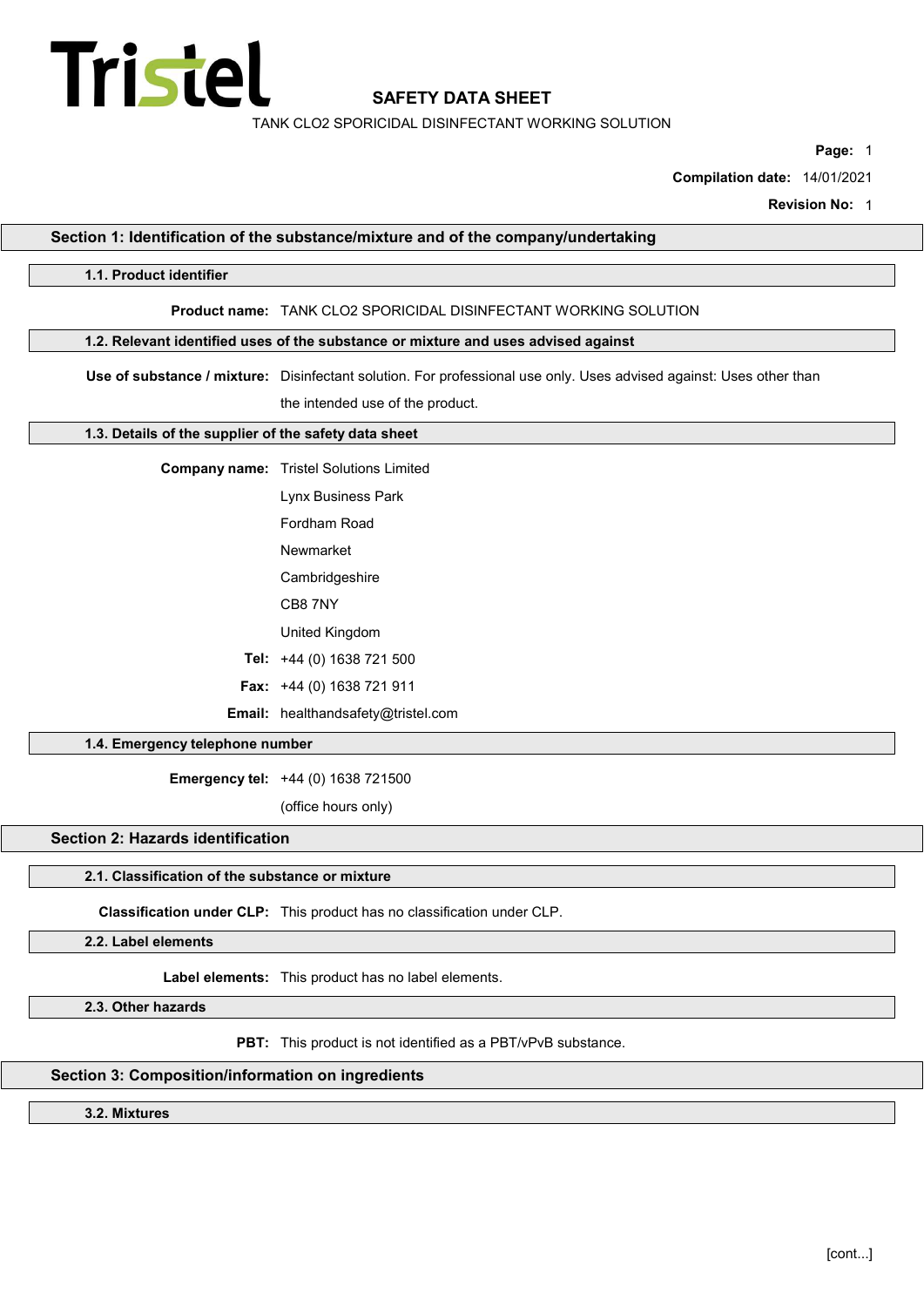## TANK CLO2 SPORICIDAL DISINFECTANT WORKING SOLUTION

Page: 2

### Hazardous ingredients:

#### 1-DECANAMINE,N,N-DIMETHYL-N-OXIDE

| <b>EINECS</b> | CAS       | PBT / WEL | <b>CLP Classification</b>                                                                  | Percent |
|---------------|-----------|-----------|--------------------------------------------------------------------------------------------|---------|
| 220-020-5     | 2605-79-0 |           | Aquatic Acute 1: H400; Aquatic Chronic<br>2: H411; Eye Dam. 1: H318; Acute Tox.<br>4: H302 | <1%     |

# Non-classified ingredients:

#### CHI ORINE DIOXIDE

| <b>EINECS</b> | CAS        | PBT / WEL | <b>CLP Classification</b>          | Percent |
|---------------|------------|-----------|------------------------------------|---------|
| 233-162-8     | 10049-04-4 | -         | Acute Tox. 3: H301; Skin Corr. 1B: | $1\%$   |
|               |            |           | H314; Aquatic Acute 1: H400        |         |

# Section 4: First aid measures

#### 4.1. Description of first aid measures

Skin contact: Wash immediately with plenty of soap and water.

Eye contact: Bathe the eye with running water for 15 minutes.

Ingestion: Wash out mouth with water.

Inhalation: Move to fresh air in case of accidental inhalation of vapours.

## 4.2. Most important symptoms and effects, both acute and delayed

Skin contact: There may be mild irritation at the site of contact.

Eye contact: There may be irritation and redness.

Ingestion: There may be irritation of the throat.

Inhalation: There may be irritation of the throat with a feeling of tightness in the chest.

#### 4.3. Indication of any immediate medical attention and special treatment needed

Immediate / special treatment: Not applicable.

#### Section 5: Fire-fighting measures

#### 5.1. Extinguishing media

Extinguishing media: Suitable extinguishing media for the surrounding fire should be used. Use water spray

to cool containers.

#### 5.2. Special hazards arising from the substance or mixture

Exposure hazards: In combustion emits toxic fumes.

#### 5.3. Advice for fire-fighters

Advice for fire-fighters: Wear self-contained breathing apparatus. Wear protective clothing to prevent contact with skin and eyes.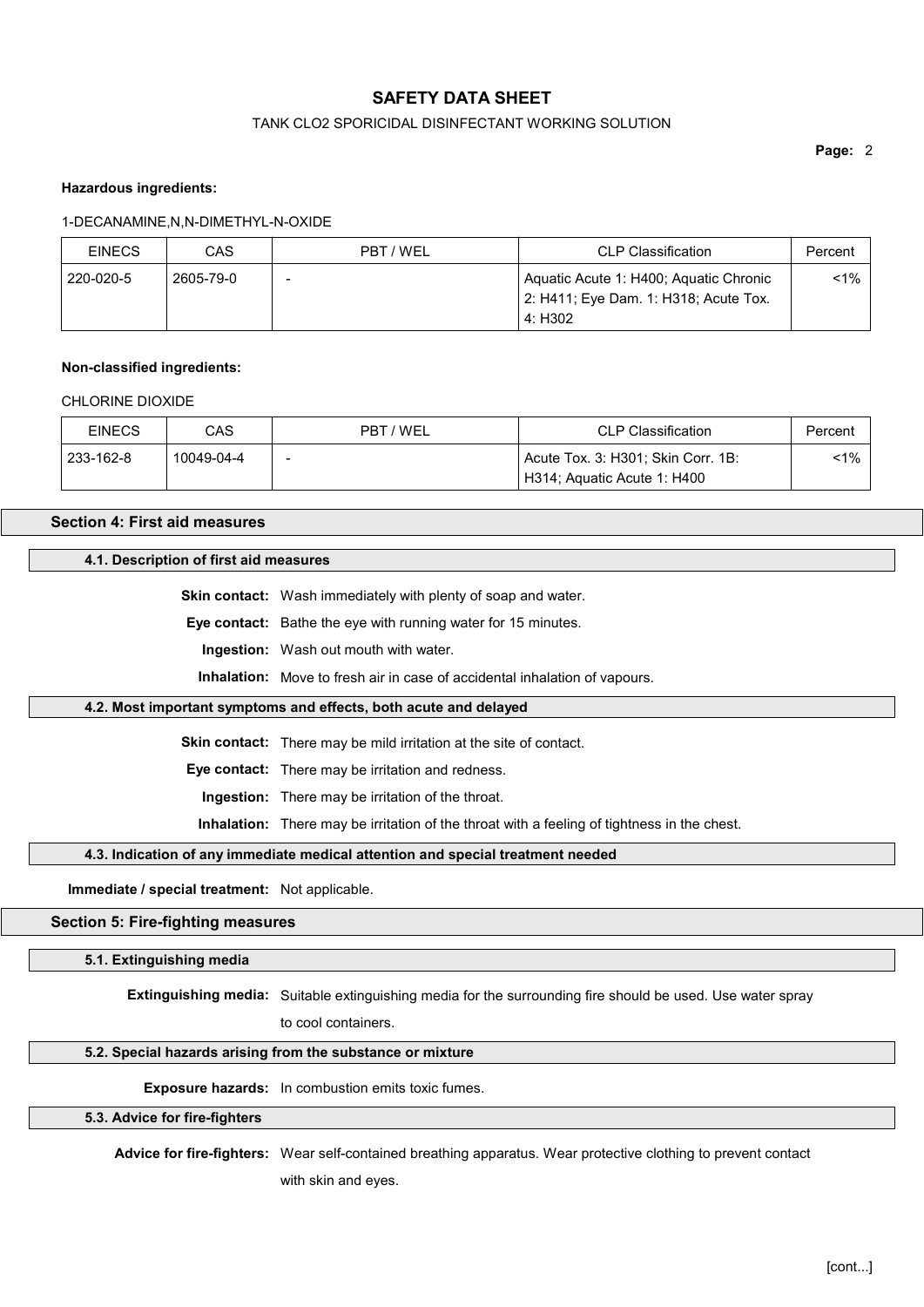#### TANK CLO2 SPORICIDAL DISINFECTANT WORKING SOLUTION

Page: 3

## Section 6: Accidental release measures

#### 6.1. Personal precautions, protective equipment and emergency procedures

Personal precautions: Refer to section 8 of SDS for personal protection details. Turn leaking containers leak-

side up to prevent the escape of liquid.

## 6.2. Environmental precautions

Environmental precautions: Do not discharge into drains or rivers. Contain the spillage using bunding.

#### 6.3. Methods and material for containment and cleaning up

Clean-up procedures: Absorb into dry earth or sand. Transfer to a closable, labelled salvage container for

disposal by an appropriate method.

# 6.4. Reference to other sections

Reference to other sections: Refer to section 8 of SDS. Refer to section 13 of SDS.

# Section 7: Handling and storage

#### 7.1. Precautions for safe handling

Handling requirements: Ensure there is sufficient ventilation of the area.

#### 7.2. Conditions for safe storage, including any incompatibilities

Storage conditions: Store in a cool, well ventilated area. Keep container tightly closed.

# 7.3. Specific end use(s)

Specific end use(s): Disinfectant Solution. For professional use only.

# Section 8: Exposure controls/personal protection

#### 8.1. Control parameters

# Workplace exposure limits:  $\blacksquare$ State 8 hour TWA 15 min. STEL 8 hour TWA 15 min. STEL EU 0.1ppm 0.3ppm - -

DNEL/PNEC Values

## DNEL / PNEC No data available.

8.2. Exposure controls

Engineering measures: Ensure there is sufficient ventilation of the area.

Respiratory protection: Respiratory protection not required.

Hand protection: Avoid contact with skin.

Eye protection: Avoid contact with eyes.

Skin protection: Avoid contact with skin.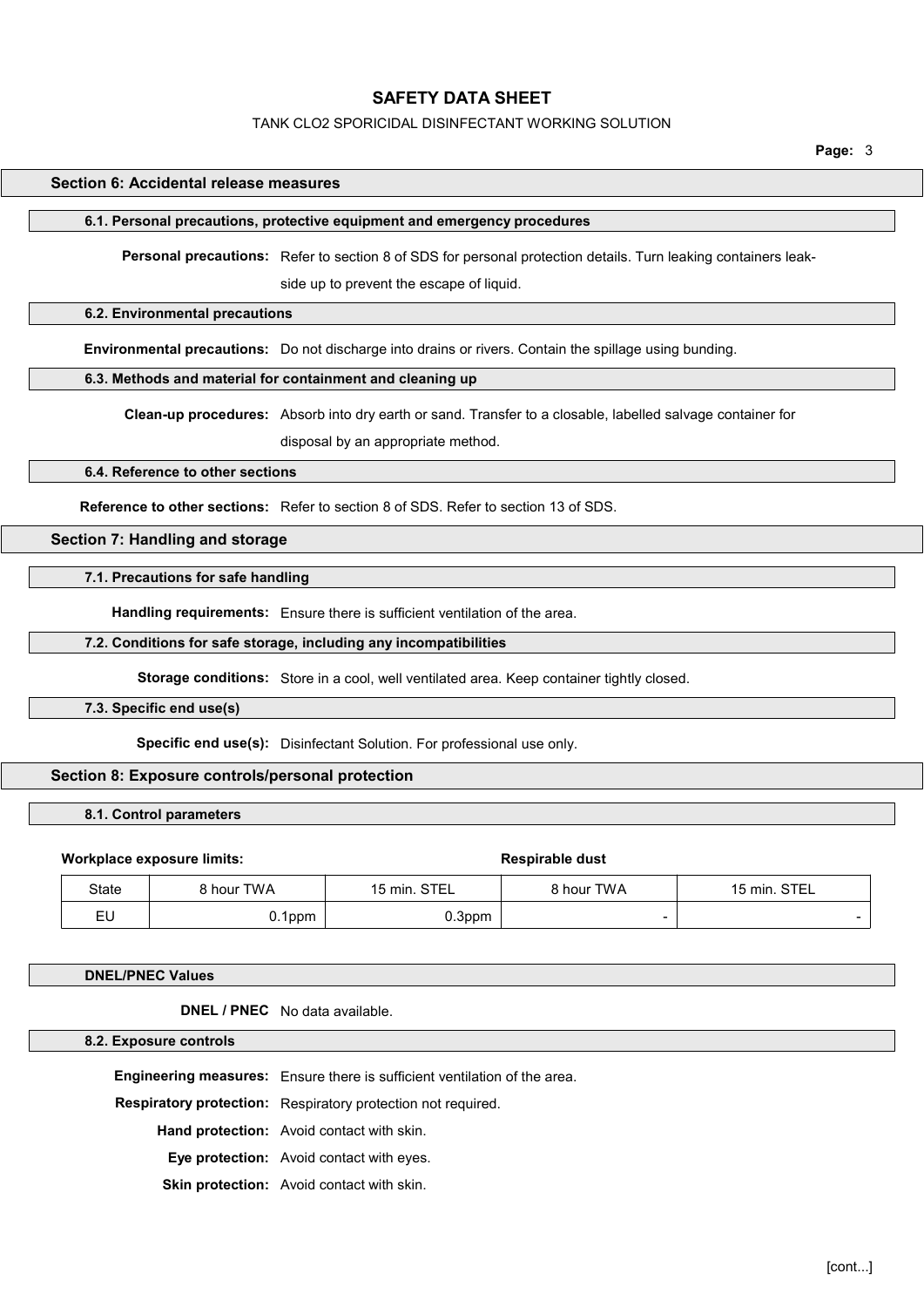#### TANK CLO2 SPORICIDAL DISINFECTANT WORKING SOLUTION

Page: 4

### Section 9: Physical and chemical properties

| 9.1. Information on basic physical and chemical properties |                                                                                      |                                     |
|------------------------------------------------------------|--------------------------------------------------------------------------------------|-------------------------------------|
| <b>State: Liquid</b>                                       |                                                                                      |                                     |
| <b>Colour: Yellow</b>                                      |                                                                                      |                                     |
|                                                            | <b>Odour:</b> Characteristic odour                                                   |                                     |
| <b>Evaporation rate:</b> No data available.                |                                                                                      |                                     |
|                                                            | <b>Oxidising:</b> No data available.                                                 |                                     |
| Solubility in water: No data available.                    |                                                                                      |                                     |
|                                                            | Viscosity: No data available.                                                        |                                     |
| Boiling point/range°C: No data available.                  | Melting point/range°C: No data available.                                            |                                     |
| <b>Flammability limits %: lower:</b> No data available.    |                                                                                      | <b>upper:</b> No data available.    |
|                                                            | Part.coeff. n-octanol/water: No data available.<br>Flash point°C: No data available. |                                     |
| Autoflammability <sup>°</sup> C: No data available.        |                                                                                      | Vapour pressure: No data available. |
|                                                            | <b>Relative density:</b> No data available.                                          | <b>pH:</b> No data available.       |
|                                                            | <b>VOC g/l:</b> No data available.                                                   |                                     |

9.2. Other information

Other information: No data available.

# Section 10: Stability and reactivity

10.1. Reactivity

Reactivity: Stable under recommended transport or storage conditions.

10.2. Chemical stability

Chemical stability: Stable under normal conditions.

# 10.3. Possibility of hazardous reactions

Hazardous reactions: Hazardous reactions will not occur under normal transport or storage conditions.

Decomposition may occur on exposure to conditions or materials listed below.

# 10.4. Conditions to avoid

Conditions to avoid: Heat.

10.5. Incompatible materials

Materials to avoid: Strong oxidising agents. Strong acids.

# 10.6. Hazardous decomposition products

Haz. decomp. products: In combustion emits toxic fumes.

# Section 11: Toxicological information

11.1. Information on toxicological effects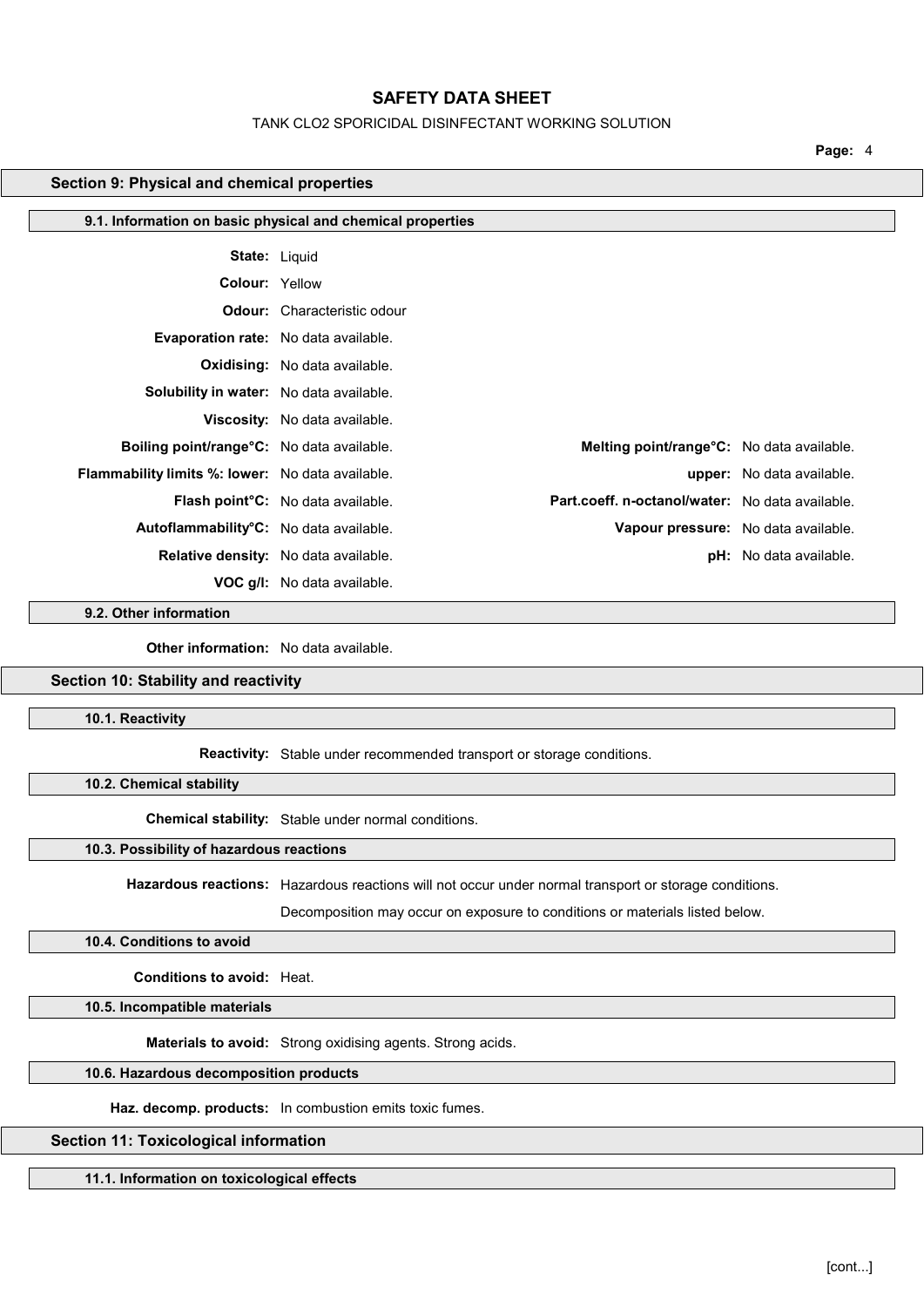#### TANK CLO2 SPORICIDAL DISINFECTANT WORKING SOLUTION

Page: 5

| <b>CHLORINE DIOXIDE100%</b>   |                                                                           |      |     |       |
|-------------------------------|---------------------------------------------------------------------------|------|-----|-------|
| <b>ORAL</b>                   | <b>RAT</b>                                                                | LD50 | 292 | mg/kg |
|                               | Toxicity values: No data available.                                       |      |     |       |
| Symptoms / routes of exposure |                                                                           |      |     |       |
|                               | <b>Skin contact:</b> There may be mild irritation at the site of contact. |      |     |       |
| _________                     |                                                                           |      |     |       |

Eye contact: There may be irritation and redness.

Ingestion: There may be irritation of the throat.

Inhalation: There may be irritation of the throat with a feeling of tightness in the chest.

# Section 12: Ecological information

12.1. Toxicity

## Hazardous ingredients:

Non-classified ingredients:

#### 1-DECANAMINE,N,N-DIMETHYL-N-OXIDE

FISH 96H LC50 2.67 mg/l

# 12.2. Persistence and degradability

Persistence and degradability: No data available.

12.3. Bioaccumulative potential

Bioaccumulative potential: No data available.

12.4. Mobility in soil

Mobility: Readily absorbed into soil. Not classified as environmentally hazardous.

# 12.5. Results of PBT and vPvB assessment

PBT identification: This product is not identified as a PBT/vPvB substance.

#### 12.6. Other adverse effects

Other adverse effects: Negligible ecotoxicity.

# Section 13: Disposal considerations

13.1. Waste treatment methods

NB: The user's attention is drawn to the possible existence of regional or national

regulations regarding disposal.

# Section 14: Transport information

14.1. UN number

UN number: Not applicable